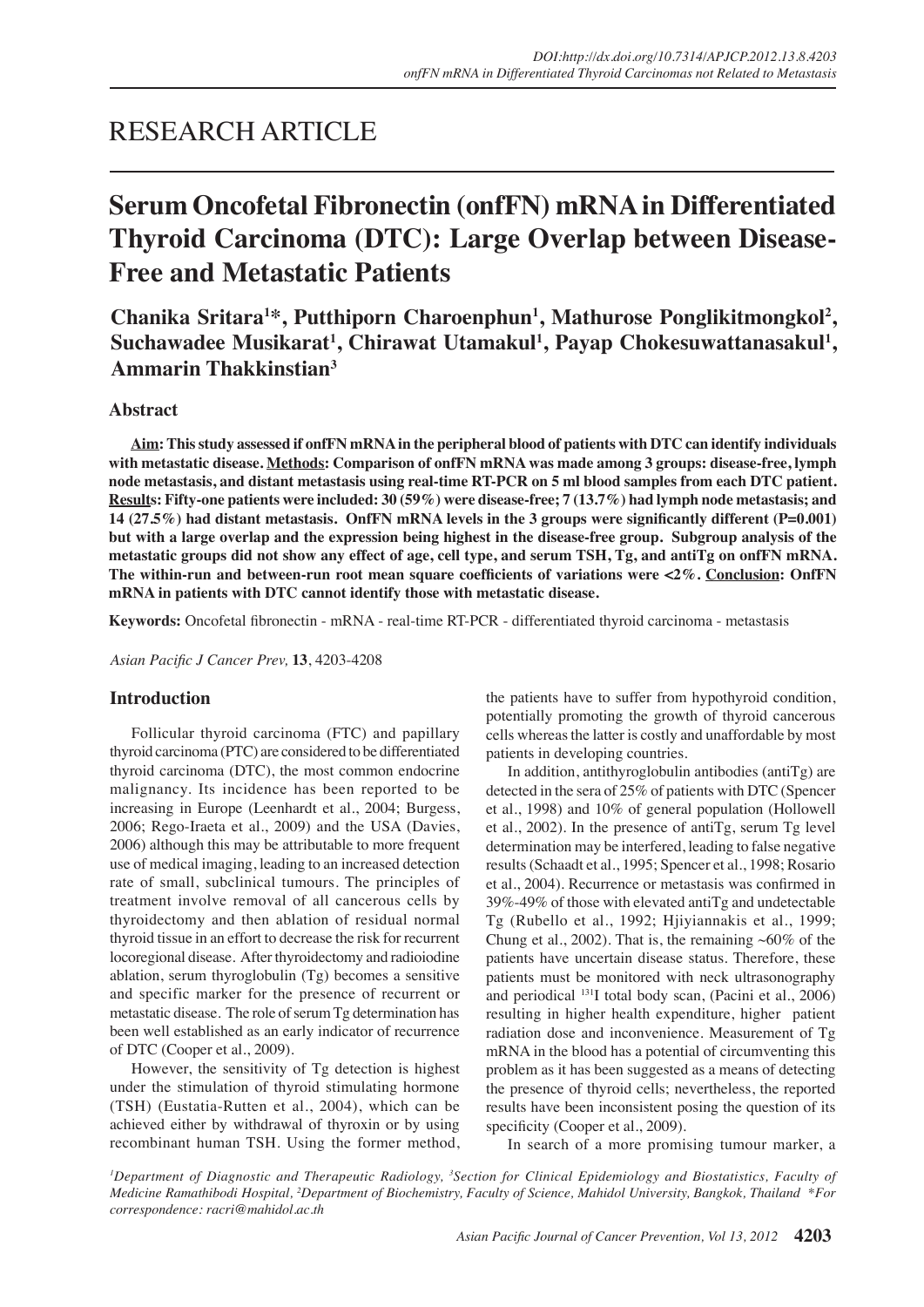## *Chanika Sritara et al*

number of potential tumour markers including the mRNA of Tg, thyroid-stimulating hormone receptor (TSH-R), cytokeratin 19 (CK19), human telomerase reverse transcriptase (hTERT), and oncofetal fibronectin (onfFN) transcripts in leukocytes, as well as in PTCs and FTCs have been studied (Hesse et al., 2005). Interestingly, onfFN transcripts were detected in peripheral blood samples of 6 out of 9 patients with known DTC metastases, suggesting the possible role of onfFN as a marker. Moreover, using real-time PCR for monitoring onfFN mRNA was proposed to be superior to other potential tumour markers for detecting minimal residual disease in DTC with regard to both assay sensitivity and specificity.

The objective of this study was to use real-time PCR to assess the performance of the OnfFN mRNA in the peripheral blood of patients with DTC in identifying those with evidence of metastatic disease.

# **Materials and Methods**

The Institutional Review Board of Ramathibodi Hospital approved the study protocol. Patients with DTC (either PTC or FTC) underwent the standard protocol of treatment which included total thyroidectomy, radioiodine ablation, and TSH suppression with thyroxin. Then the patients were followed up at 3-6 months' intervals with physical examination, serum stimulated Tg and antiTg. A diagnostic 131I total body scan with either SPECT-CT fusion or neck ultrasonography was performed 6-12 months after radioiodine ablation to ascertain the success of the ablation of thyroid remnant and to detect lymph or distant metastasis. Those with evidence of residual or recurrent disease would be treated by surgery, if feasible, or radioiodine treatment. Other treatment options, such as radiofrequency ablation and external radiation therapy, were considered for the lesions that could not be treated surgically and did not take up radioiodine.

The patients, whose disease statuses have been ascertained, were invited to take part in the study. Those who agreed to give written inform consent were included. They formed 3 groups according to disease statuses: disease-free patients, patients with lymph node metastasis, and patients with distant metastasis. For the latter 2 groups, their lesions were documented on either 131I total body scan or radiographic examinations by computed tomography. The patients in the disease-free group complied with the ATA 2009 criteria (Cooper et al., 2009). They were asymptomatic and had no evidence of disease on clinical examination and imaging (no uptake outside the thyroid bed on the initial post-treatment <sup>131</sup>I total body scan and negative recent diagnostic 131I total body scan with negative neck ultrasonography or SPECT-CT). In addition, they had stimulated Tg of less than 1 ng/ml as well as low antiTg. A peripheral blood sample of 5 ml was collected from each patient into an EDTA-tube for the analysis of OnfFN mRNA, TSH, Tg, and antiTg levels.

## *<sup>131</sup>I total body scan*

**4204** *Asian Pacific Journal of Cancer Prevention, Vol 13, 2012* To document the success of ablation or to detect the lesions, 131I total body scan was performed with 74 MBq of 131I given orally after 6 weeks of L-T4 withdrawal and

when serum TSH was at least 30 IU/ml. At 48 hours, anterior and posterior views of total body were acquired over 30 minutes using a dual head Genesys gamma camera with a high-energy collimator (Philips). The scan was considered abnormal when there were one or more areas of increased uptake at the thyroid bed, in the liver, or outside the normal distribution. Two experienced nuclear medicine physicians assessed the scans. To avoid bias the scans were initially assessed without the knowledge of the clinical condition and subsequently with all the information provided. Any disagreements were resolved with consensus. When the Tg (obtained at the same time with TSH) was at least 1 ng/ml or the images were negative or equivocal, SPECT of the neck and chest was performed with  $C<sub>r</sub>$  fusion. Otherwise, the patient was sent for an ultrasonography of the neck.

#### *Analysis of OnfFN mRNA*

Reverse transcription and semi-quantitative real-time PCR: Total RNA was freshly prepared from the collected blood using QIAamp® RNA Blood mini kit (Qiagen, Germany) according to the manufacturer's instruction. Reverse transcription (RT) was performed using  $2 \mu$ g of total RNA in a RT mixture containing 50mM Tris-HCl (pH 8.3), 75 mM KCl, 3 mM  $MgCl_2$ , 20 mM dNTPs, 0.4 mM Dithiothreitol, 200 U SuperScript® III Reverse Transcriptase (Invitrogen, USA) and 75 mM oligo (dT)<sub>18</sub> in a total volume of 20 ml at 50 °C for 60 minutes.

One microliter of the first-strand cDNA was used for semi-quantitative real-time polymerase chain reaction (realtime PCR) to determine the onfFN transcript levels using primers onfFN-F [5'-GCTTCCTGGCACTTCTGG-3'] and onfFN-R [5'-CATTCGGCGGGTATGGTC-3'] and the internal control gene β-actin, using primer β-Actin-F [5'-CTCTTCCAGCCTTCCTTCCT-3'] and β-actin-R [5'-AGCACTGTGTTGGCGTACAG-3']. All the primers were from Operon, Singapore. Real-time PCR was carried in the 7500 Real-time PCR system (Applied Biosystems, USA) using the Power SYBR Green PCR Master Mix (Applied Biosystems, USA). The reaction was carried out in 1X SYBR green master mix containing  $100 \mu$ g of first strand cDNA, 20  $\mu$ M each forward and reverse primers. The condition for the real-time PCR was conducted as followed: 95°C for 10 min and 40 cycles of 95°C for 30 sec, 58°C for 30 sec and 70°C for 30 sec. All experiments were performed in triplicate.

### *Quantitative and data analysis*

The onfFN mRNA in the peripheral blood was quantified using the comparative threshold cycle (CT) method (Livak, 2001; Schmittgen et al., 2008).  $C<sub>r</sub>$  was defined as the cycle number at which the amplification crosses a fixed threshold above baseline. Data analysis was conducted by using ABI prism 7500 SDS software (Applied Biosystems). Briefly, the  $\Delta C$  from each sample was calculated from the subtraction of an average onfFN  $C_T$ by an average β-actin  $C_T$ . The number of fold of onfFN mRNA  $(2^{-\Delta C T})$  was determined.

# *Determination of TSH, Tg, and AntiTg levels*

The serum TSH was determined with an immuno-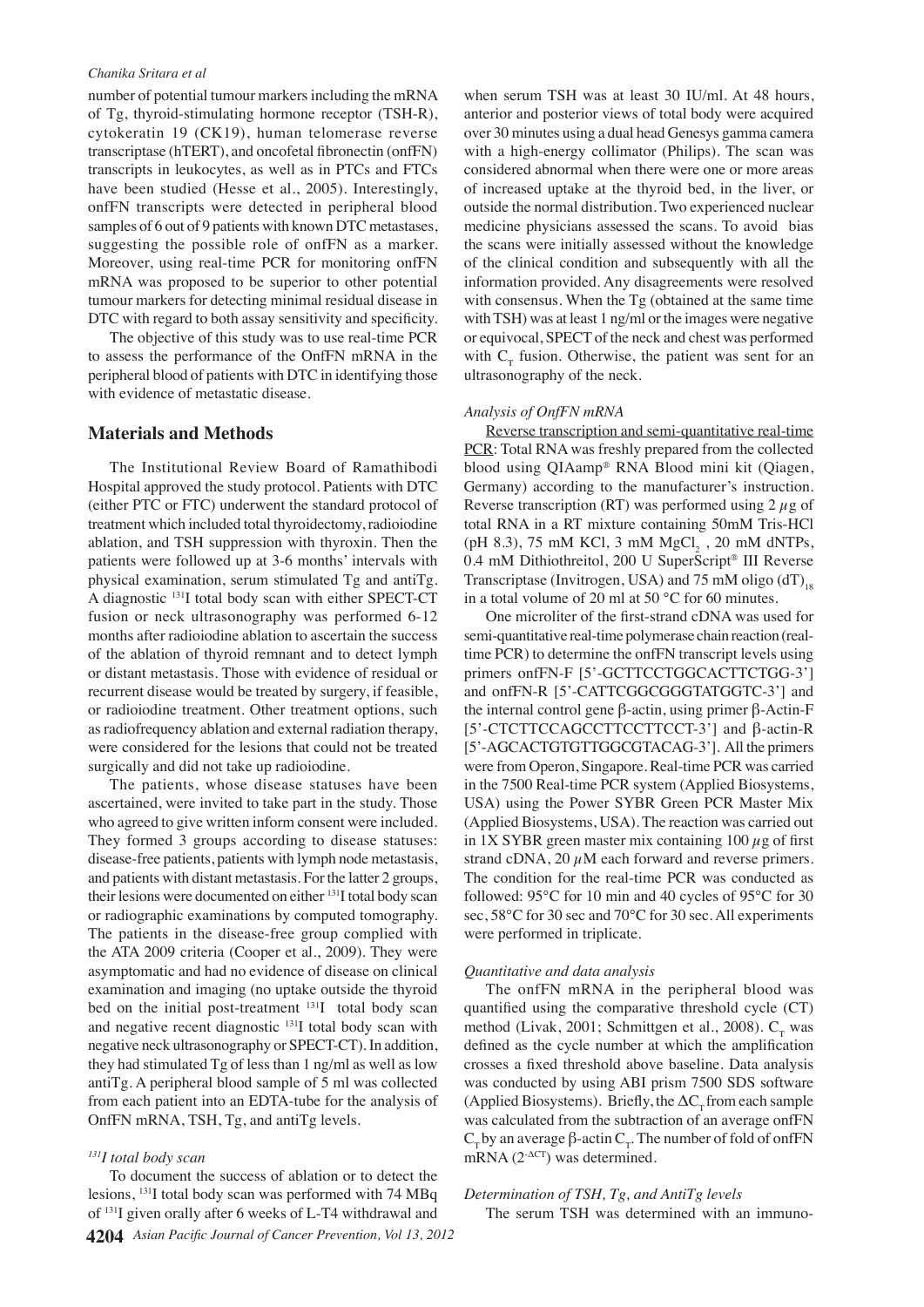chemiluminescence assay using Architech System (Abbott, Illinois, USA), which has a functional sensitivity of 0.0038 μIU/ml and coefficient of variation (CV) of 1.9- 5.3%. Both serum Tg and AntiTg levels were measured using electrochemiluminescence immunoassay on Elecsys and cobas® immunoassay analyzers (Roche Disgnostics GmbH, Penzberg, Germany). The assay for serum Tg had a detection limit of 0.1 ng/ml and CV of 1.8-3.6%, whereas that for AntiTg had a detection limit of 10 IU/ml and CV of 1.3-4.9%.

## *Evaluation of the precision*

To evaluate the precision of the assay, within-run and between-run variation were determined.

Within-run variation: Within-run variation of onfFN  $C_T$  and β-actin  $C_T$  were determined by calculating root mean square (RMS) of the coefficient of variation (CV) by the following steps. Firstly, the mean and the SD of the triplicate  $C<sub>r</sub>$  of each patient sample were calculated. Secondly, CV (SD/mean) of each patient was obtained. Finally, all patients' CVs within each run were summed up, averaged and the square root was calculated to give overall within-run CV (RMS CV).

Between-run variation: Assuming minimal variation in both positive and negative controls in each run, betweenrun variation was calculated in the same way. The values of mean, SD, and CV of the triplicate  $C<sub>T</sub>$  of each control were calculated. Similarly, all CVs were summed up, averaged and the square root calculated to give betweenrun variation.

## *Statistical analysis*

Data were described using medians (range) and numbers (percentage) for continuous and categorical data,



**Figure 1. Comparisons of the OnfFN mRNA Levels among the 3 Groups of Patients.**

| Table 1. Patient Characteristics and onfFN mRNA |  |
|-------------------------------------------------|--|
|-------------------------------------------------|--|

respectively. The median onfFN mRNA values between the 3 groups were compared using Kruskal-Wallis test. Subgroup analysis within the 2 disease groups (combination of patients with lymph node and distant metastasis) was performed to further assess factors potentially associated with the onfFN mRNA using Mann Whitney test. These factors included age, cell type, serum TSH, antiTg or Tg. Both were performed using STATA version 11.0. The P value less than 0.05 was considered as statistically significant.

## **Results**

#### *Patients*

During July 2007-July 2008, patients who met the inclusion criteria were enrolled when they came for a follow-up at Nuclear Medicine Unit, Ramathibodi Hospital. Fifty-one patients, aged 39 (11, 80) years, agreed to participate; 10 (19.6%) were male. There were 11 (21.6%) patients with FTC. Thirty (59%) patients were disease-free while 7 (13.7%) had lymph node metastasis, and 14 (27.5%) had distant metastasis. Eight patients had serum TSH of at least 30 mU/ml because they were enrolled right after diagnostic or post-therapeutic <sup>131</sup>I TBS while the rest were on LT4 for TSH suppression. The patient characteristics and the onfFN mRNA are summarised in Table 1.

75.0 bone metastasis, and 1 out of 2 patients with both lung and **00.0** Among the distant metastasis group, 7 had isolated lung metastasis, 5 had isolated bone metastasis, and 2 had both lung and bone metastases. Six out of 7 patients with isolated lung metastasis, 3 out of 5 patients with isolated bone metastases were due to PTC. All patients with lymph node metastasis were due to PTC. Six patients had stopped levo-thyroxin for either 131I treatment or diagnostic 131I total body scan.

25.0 free group and lowest in the distant metastasis group 50.0 Among these 3 groups of patients, the onfFN mRNA was significantly shown to be highest in the disease-(P=0.001). The graph showing onfFN mRNA is shown in Figure 1. Median Tg, antiTg, and TSH levels were also significantly higher in the distant metastasis than the other two groups.

## *Subgroup analysis*

0 Among patients with active disease (lymph node and distant metastasis), the median onfFN mRNA between

**54.2**

**38.0 31.3**

**12.8**

**51.1**

**30.0 31.3**

**20.3 6.3 10.1**

**46.8 56.3**

| <b>Patient Characteristics</b>                                                     | Disease-Free                                               |  | Lymph Node Metastasis |       |      | Distant Metastasis               |               | P value    |      |
|------------------------------------------------------------------------------------|------------------------------------------------------------|--|-----------------------|-------|------|----------------------------------|---------------|------------|------|
| Number of patients <sup>1</sup> (%)                                                | 30(59)                                                     |  | 7(13.7)               |       |      | 14 (27.5)                        |               |            |      |
| Male <sup>1</sup> $(\% )$                                                          | 4(13.3)                                                    |  | 1(14.3)               |       |      | 5(35.7)                          |               | 0.21       |      |
| $Age2$ (years)                                                                     | 37(19,68)                                                  |  | 34 (11,80)            |       |      | 49 (30, 70)                      |               | 0.36       |      |
| FTC:PTC                                                                            | 7:23                                                       |  | 0:07                  |       |      | 4:10                             |               | 0.31       |      |
| I-131 cumulative dose <sup>2</sup> (GBq)                                           | 5.6(5.6, 11.1)                                             |  | $8.1\quad(2.4, 16.2)$ |       |      | $14.2$ $(3.5, 31.1)$             |               | $< 0.001*$ |      |
| $TSH2$ (mU/ml)                                                                     | 0.01(0.01, 100)                                            |  | $0.16$ $(0.02, 100)$  |       |      | $1.72$ $((0.01, 100)$            |               | $0.043*$   |      |
| $Tg^2$ (ng/ml)                                                                     | 0.1(0.1, 0.735)                                            |  | 131.7 (0.6, 2712)     |       |      | 262.5 (3.3, 100000)              |               | $< 0.001*$ |      |
| Anti $Tg^2$ (IU/ml)                                                                | 11.8(10.0, 32.79)                                          |  | 12.9 (12.9, 790.9)    |       |      | 20.7 (10.0, 4000)                |               | $0.018*$   |      |
| Follow-up <sup>2</sup> (months)                                                    | 39.0 (5.6,47.4)                                            |  | 10000(18.1, 33.7)     |       |      | $31.8 \quad (2.8, 34.3)$         |               | $<0.001*$  |      |
| OnfFN mRNA <sup>2</sup> (arbitrary unit)                                           | 0.0048 (0.0006, 0.0710) 0.0014 (0.000 $\leftarrow$ 8.9858) |  |                       |       |      | $\sqrt{0.0008}$ (0.000\$, 0.007) |               | $0.001*$   |      |
| 20.3<br><sup>1</sup> Numbers (percentage), <sup>2</sup> Medians (minimum, maximum) |                                                            |  |                       |       |      |                                  |               |            |      |
|                                                                                    |                                                            |  | Asan Pacific          | il of | Pr   |                                  | 25.0<br>ı, Vd | 4205       | 30.0 |
|                                                                                    |                                                            |  |                       |       |      |                                  |               |            |      |
|                                                                                    |                                                            |  | 56.3                  |       | 46.8 |                                  |               |            |      |

50.0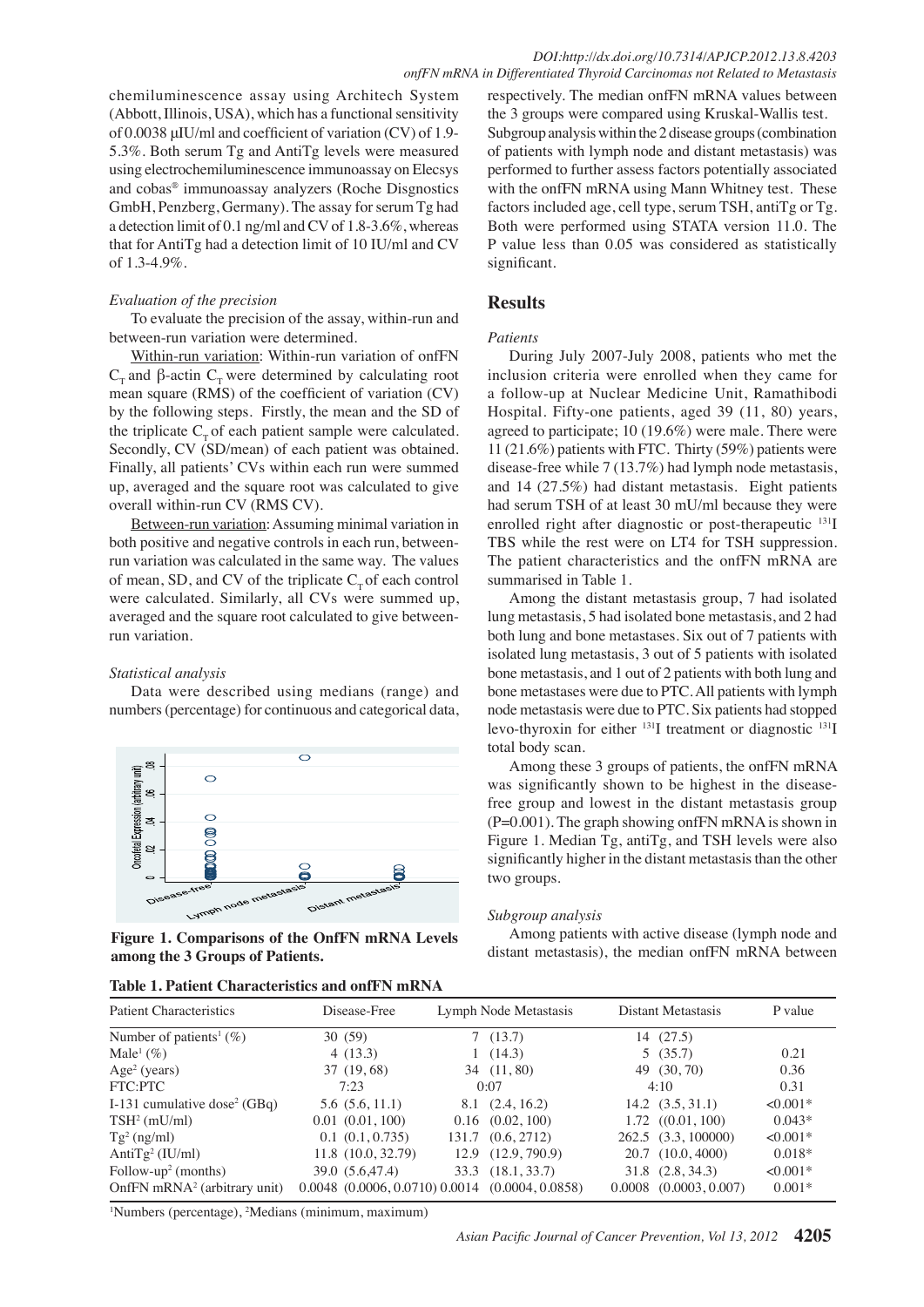## *Chanika Sritara et al*

**Table 2. Subgroup Analysis of the Effect of Clinical Factors on the mRNA of onfFN in the Disease Groups (Combination of Lymph Node Metastasis and Distant Metastasis)**

| Factors            |                                | N | Oncofetal MRNA P value<br>Median (min, max)          |
|--------------------|--------------------------------|---|------------------------------------------------------|
| Disease            |                                |   | Lymph node metastasis 7 0.0014 (0.0004, 0.0858) 0.26 |
| location           | Distant metastasis             |   | 14 0.0008 (0.0003, 0.0007)                           |
| Age (years) $<$ 45 |                                |   | 10 0.0012 (0.0003, 0.0858) 0.67                      |
|                    | >45                            |   | 11 0.0009 (0.0003, 0.0083)                           |
| Cell-type          | PTC.                           |   | 17 0.0012 (0.0003, 0.0858) 0.15                      |
|                    | <b>FTC</b>                     |   | 4 0.0008 (0.0003, 0.0008)                            |
|                    | Serum TSH Low (<0.5 mU/ml)     |   | 12 0.0014 (0.0003, 0.0858) 0.26                      |
|                    | High $(\geq 30 \text{ mU/ml})$ |   | 6 0.0008 (0.0003, 0.0072)                            |
| AntiTg             | Low $(<24$ IU/ml)              |   | 12 0.0010 (0.0003, 0.0858) 0.48                      |
|                    | High $(>148$ IU/ml)            |   | $6$ 0.0009 (0.0003, 0.0045)                          |
| Tg                 | Low $(<10$ ng/ml)              |   | 6 0.0011 (0.0003, 0.0083) 0.88                       |
|                    | High $(Tg > 50$ ng/ml)         |   | 15 0.0001 (0.0003, 0.0858)                           |

\*AntiTg, antithyroglobulin antibodies, FTC, follicular thyroid carcinoma; n, number of patients; PTC, papillary thyroid carcinoma; Tg, thyroglobulin; TSH, thyroid stimulating hormone

**Table 3. Within-run Variability from 4 Different Runs Expressed as the Root Mean Square of Coefficient of Variation (RMS CV)** 

|                                       | Run        |              |             |                |
|---------------------------------------|------------|--------------|-------------|----------------|
| Within-run RMS CV $(\%)$              | 1 st       | 2nd          | 2rd         | $\varDelta$ th |
| onfFN $C_{\rm T}$<br>beta-actin $C_r$ | 1.11<br>12 | 0.62<br>0.59 | 0.34<br>0.7 | 0.66<br>0.43   |

groups of several potential factors (including age, cell type, serum TSH level, serum anti Tg level, and serum Tg) were compared (Table 2). The median onfFN mRNA was higher in the lymph node metastasis than distant metastasis but this did not reach to statistically significant (0.0014 versus 0.0008 arbitrary units, P=0.263). Moreover, the levels of onfFN mRNA in PTC patients were not significantly different from those with FTC (0.0012 versus 0.0009 arbitrary units, P=0.152). There was an inverse association between onfFN mRNAs and Tg, antiTg, and TSH level, i.e., the lower Tg, anti Tg, and THS levels, the higher onfFN mRNAs, see Table 2.

### *Precision*

The within-run RMS CVs (Table 3.) were 0.34%- 1.11% and 0.43%-1.20% for onfFN C<sub>T</sub> and β-actin CT, respectively.

The between-run RMS CV for onfFN  $C_r$  was 1.71%.

## **Discussion**

Based on the use of OnfFN mRNA in identifying metastatic DTC by Hesse et al (Hesse et al., 2005), we applied to assess if the onfFN mRNA in the peripheral blood of the patients with metastatic DTC can be used to differentiate between the active and disease-free groups. Generally, the patients were considered disease-free after total thyroidectomy and radioiodine ablation. Since we did not aim to study the performance of 131I total body scan, the nuclear medicine physicians were not blinded to clinical information as the clinical statuses needed to be accurate before enrolling the patients into the study. There

was no change in the clinical status occurred during the follow-up period (median follow-up time of 33.8 months) in the disease-free group. The comparative  $C<sub>r</sub>$  method used for quantifying the mRNA of onfFN in this study is an acceptable technique (Chang et al., 2002; Schmittgen, 2008; Ward et al., 2009). The between-run and within-run variations were less than 2%, suggesting reliability of the procedure. However, the onfFN mRNA was not higher in the groups with metastasis. On the contrary, it was statistically highest in the disease-free group and lowest in the distant metastasis group  $(P=0.001)$ .

Our observations were indeed similar to the subsequent work by the same group (Wehmeier et al., 2010) 27 in that for the disease-free group, the onfFN expression range was wide and the maximum value was higher than the metastatic groups. Their explanation was that their disease-free patients were perhaps in fact harboring disease that was not detected by their follow-up scheme and that the onfFN mRNA was very sensitive for disease detection. Using their proposed cutoff point, half of their disease-free patients may need to undergo further investigations in addition to their usual follow-up scheme to document the disease status. However, they did not state explicitly how they defined disease-free patients; presumably they all had negative radioiodine total body scan and neck ultrasonography. This raises the question on cost-effectiveness of using the onfFN expression. It has been reported that the cultured fibroblasts derived from normal thyroid tissues were shown to express a high copy number of onfFN mRNA (Takano et al., 2000). The expression of the cultured fibroblast was even higher than most of the PTC fine needle aspiration biopsy samples. Hence, the findings in the peripheral blood may be affected by factors other than the presence of active disease alone.

Despite the lack of statistical significance, a "strong trend" to higher expression rates of onfFN-mRNA in patients with metastases was asserted (Wehmeier et al., 2010). Their metastatic group was defined by having serum Tg > 2 ng/ml regardless of negative imaging results. The fact that their scatter plot of onfFN mRNA showed one very high outlier in the group with metastasis could explain their so-called strong trend. Without this one outlier, the mean and the standard deviation of onfFN mRNA of this group would have been much lower.

The main differences between their work and ours were inclusion criteria and patient classification. To assess the discrimination performance of the onfFN mRNA in the best-case scenario, only patients with unequivocal evidence to determine the disease status were included. The reason for not including the patients with the serum Tg level of > 2 ng/ml without imaging evidence of metastasis was that a single Tg determination can be fluctuating with a reported within-assay coefficient variation of at least 5-7% (Ferrari et al., 2004). Moreover, the clinical significance of minimally detectable Tg levels is unclear, especially if only detected following TSH stimulation (Cooper et al.,2009). Seventy per cent of patients with positive Tg and negative diagnostic total body scan remained disease free during 8 years of follow-up (Alzahrani et al., 2002). In addition, benign sources of Tg secretion have been proposed (Zanotti-Fregonara et al., 2010). These sources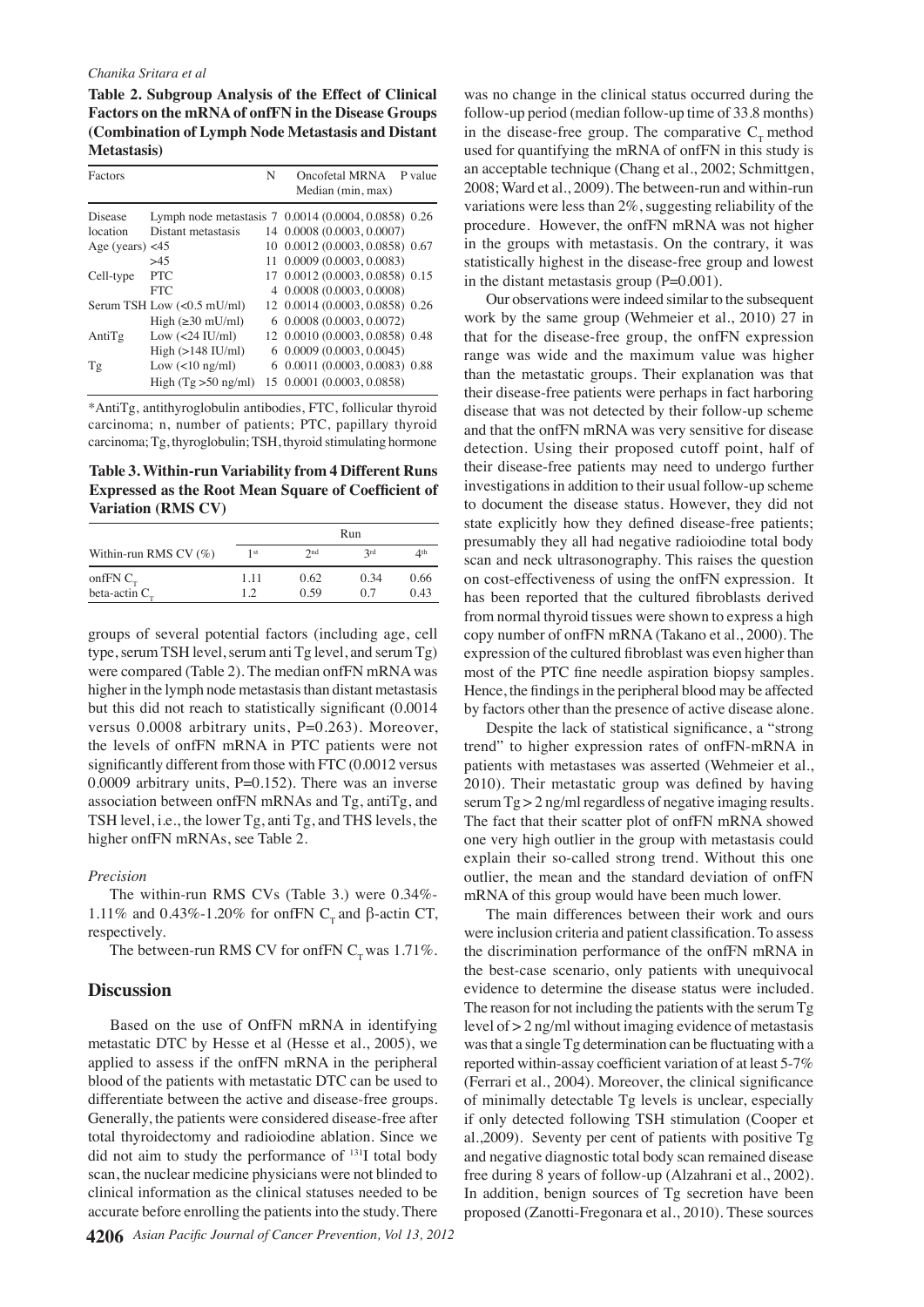# *DOI:http://dx.doi.org/10.7314/APJCP.2012.13.8.4203 onfFN mRNA in Differentiated Thyroid Carcinomas not Related to Metastasis*

may be foci of radio-resistant ectopic thyroid tissue or a TSH-stimulated thymus. To classify a patient as having metastasis based solely on the basis of a single observation of serum Tg level of  $> 2$  ng/ml without further validation may be inaccurate. Hence, our metastatic groups were those who had imaging evidence on either <sup>131</sup>I total body scan or computed tomography in addition of having the serum Tg level of > 2 ng/ml. Even with a loose criterion of metastasis, the metastatic group of constituted only 8% of the patients in the study of Wehmeier et al. (2010); while in ours the combined metastatic groups constituted 41%, or the group with distant metastasis alone 27%.

Also, the patients with 131I uptake confined to the thyroid bed were not included because it was not possible to precisely differentiate normal residual thyroid from residual tumour when there was no pathological proof and the lesions were frequently too small to characterise on ultrasonography. By including these patients in the work of Wehmeier et al. (2010) 27, their group of local residual disease may comprise those with merely normal residual thyroid. The onfFN expression in this group is likely to be similar to those in the disease-free group, whose range and maximum expression were higher than those with distant metastasis. This finding is in fact similar to ours. The similarity could be more obvious if the local residual disease group and the disease-free group were combined.

Among the 3 groups, the statistically significant difference in the cumulative dose and the level of serum Tg between the disease-free and disease groups was expected because those with the presence of disease typically have higher level of tumour marker and required more <sup>131</sup>I treatment. The difference in the level of antiTg may have reached statistical significance if the sample size were larger. The antiTg level in the disease free group was lower because the patients with high antiTg would only be included in the disease groups of this study when there was an evidence of disease clinically or radiographically. On the other hand, when there was no other evidence of disease accompanying high antiTg, the disease statuses were uncertain and the patients were not included.

Age has been included in TNM staging. In the presence of distant metastasis, patients younger than 45 years of age are classified as stage 2 while those older are classified as stage 4. The effects on the onfFN mRNA of age and other clinical factors including cell type, serum level of TSH, Tg, and antiTg were explored among the disease groups. The lack of statistically significant difference could be due to small sample size.

The detectable limit of antiTg in this study was 10 IU/ ml. However, there were only 12 of 30 (40%) patients in the disease-free group who had antiTg of less than 10.0 IU/ ml. If this was used as a cutoff point to indicate the absence of antibody interference, a large percentage of patients would have to be put on a watchful follow-up scheme and considered having an indeterminate status until either being subsequently proved as having the disease or their antiTg levels have declined to undetectable level. The cutoff point of antiTg by immunochemiluminescence technique in our clinical practice based on our previous report is 50 IU/ml (Sritara et al., 2008). It is the 95<sup>th</sup> percentile of antiTg level in 140 patients whose antiTg had

been undetectable by immunoradiometric assay.

As it was previously reported that the onfFN expression was present only in papillary and anaplastic carcinomas (Takano et al., 1998; Takano et al., 1999; Takano et al., 2007), the inclusion of higher proportion of patients with FTC in our study group could lower the median onfFN expression in the disease groups. However, the maximum onfFN expression in the disease group was higher in PTC than in FTC. Also, there were only 4 FTC out of 21 patients (19.0%) in the disease groups and 7 out of 30 (23.3%) in the disease-free group, therefore, the inclusion proportion of patients with FTC should not account for this indifference. In fact, Hesse et al (Hesse et al., 2005) showed that detectable levels of onfFN were found in the majority of the tissue samples of FTC but only 11% having high expression. Also, a quarter of all PTC tumours only displayed intermediate and low (13%) onfFN signals. Hence, the inclusion of patients with FTC does not explain the lower onfFN expression in the disease groups in our study.

Our limitations include the lack of uniform control of TSH level and a small sample size rendering it unable to assess potential clinical factors associated with the onfFN mRNA. As a result, lower level of onfFN mRNA in patients the disease groups than those in the disease-free group might be due to individual cohort chance, or in fact, the onfFN mRNA itself does not associate with disease progression. Exclusion of the patients with uncertain disease status can overestimate the ability of the test to identify those with disease. However, overestimation has not been the case in this study. To document the usefulness of onfFN mRNA as a tumour marker, further studies should design to evaluate the influence of relevant clinical factors, such as TSH stimulation and the presence of antiTg, in a larger sample size.

In conclusion, onfFN mRNA in the peripheral blood of patients with differentiated thyroid carcinoma cannot identify those with evidence of metastatic disease.

# **Acknowledgements**

The authors thank the Faculty of Medicine Ramathibodi Hospital for funding this study and Mr.Maurice Broughton for manuscript correction.

# **References**

- Alzahrani A S, Raef H, Sultan A, et al (2002). Impact of cervical lymph node dissection on serum TG and the course of disease in TG-positive, radioactive iodine whole body scan-negative recurrent/persistent papillary thyroid cancer. *J Endocrinol Invest*, **25**, 526-31.
- Burgess J R, Tucker P (2006). Incidence trends for papillary thyroid carcinoma and their correlation with thyroid surgery and thyroid fine-needle aspirate cytology. *Thyroid*, **16**, 47-53.
- Chang J T, Chen I H, Liao C T, et al (2002). A reverse transcription comparative real-time PCR method for quantitative detection of angiogenic growth factors in head and neck cancer patients. *Clin Biochem*, **35**, 591-6.
- Chung J K, Park Y J, Kim T Y, et al (2002). Clinical significance of elevated level of serum antithyroglobulin antibody in patients with differentiated thyroid cancer after thyroid